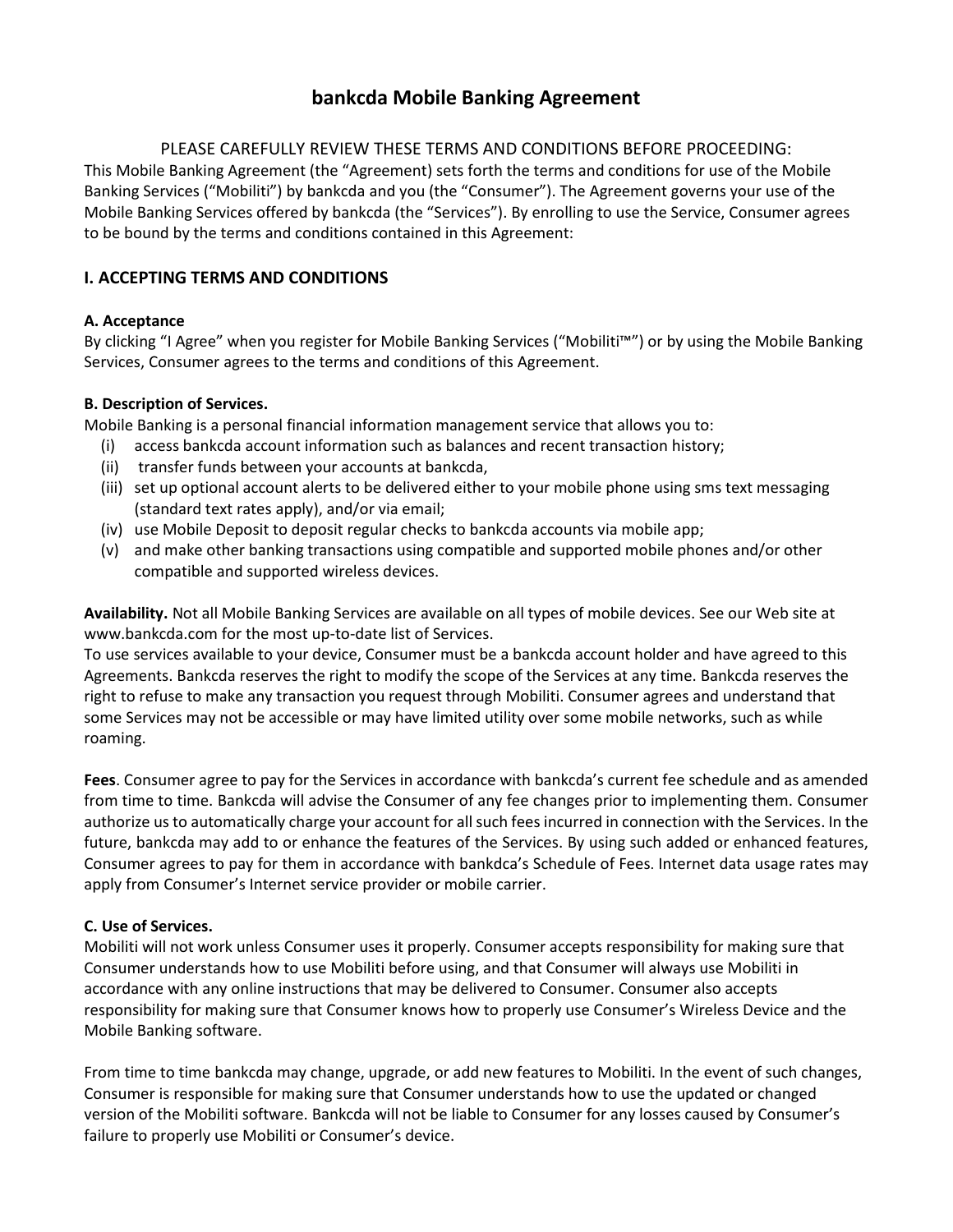It is not a guarantee that all mobile devices and operating systems are compatible with Mobiliti. To determine compatibility review mobile service options or contact mobile provider to learn about device capabilities. To use Mobile Deposit, Consumer must have a supported mobile device compatible with the Mobiliti app, with a camera and a supported operating system, have internet access or data plan to connect with web server and download the App to Consumer's mobile device.

### **D. Mobile Deposit.**

In order to deposit via Mobile Deposit, the check must be:

- (i) payable to you or the account registered with Mobile/Online Banking services,
- (ii) endorsed with your signature and MOBILE DEPOSIT written in blue/black ink,
- (iii) issued to match the deposit amount entered on device,
- (iv) able to be read from images submitted of front and back,
- (v) drawn on an U.S. financial institution account and payable in U.S. currency,
- (vi) and be the original copy issued from an account with sufficient available funds.

Bankcda reserves the right to reject any check transmitted through the Service, at bankcda's discretion, without liability to Consumer. Consumer agrees that bankcda shall not be liable for any damages resulting from rejected deposit submissions, including those related to the delayed or improper crediting of such a check, or from any inaccurate information Consumer supplies regarding the check or deposit information. Bankcda is not responsible for processing or transmission errors that may occur, or for deposited items that bankcda does not receive. Checks successfully processed with Mobile Deposit may not be re-presented for deposit at bankcda or any other financial institution. Consumer may be held liable for any check which is not securely retained or properly destroyed after deposit is posted to account.

## **E. Relationship to Other Agreements.**

Consumer agrees that when Consumer uses Mobiliti, Consumer will remain subject to the terms and conditions of all Consumer's existing agreements with bankcda and its affiliates. Consumer also agrees that Consumer will continue to be subject to the terms and conditions of all existing agreements with any unaffiliated service providers, including, but not limited to, Consumer's mobile service carrier or provider, and that this Agreement does not amend or supersede any of those agreements. Consumer understands that those agreements may provide for fees, limitations and restrictions which might impact your use of Mobiliti and Consumer agrees to be solely responsible for all such fees, limitations and restrictions. Consumer agrees that only Consumer's mobile service carrier or provider is responsible for its products and services, and that Consumer's mobile service carrier is not the provider of Mobiliti. Accordingly, Consumer agrees to resolve any problems with Consumer's carrier or provider directly with Consumer's carrier or provider without involving bankcda. Consumer also agrees that if Consumer has any problems with Mobiliti, Consumer will contact a bankcda representative directly.

#### **II. MOBILE BANKING SOFTWARE LICENSE AGREEMENT**

#### **A. License.**

Subject to any compliance with this Agreement, Consumer is hereby granted a personal, limited, nontransferable, non-exclusive, non-sub licensable and non-assignable license ("License") to download, install and use the Software on Consumer's Wireless Device within the United States and its territories. In the event that Consumer obtains a new or different Wireless Device, Consumer may be required to download and install the Software to that new or different Wireless Device.

#### **B. License Restrictions/Revocation.**

This License shall be revoked immediately upon any of the following conditions,

- (i) Consumer's termination of Mobile Banking;
- (ii) Consumer's deletion of the Software from your Wireless Device;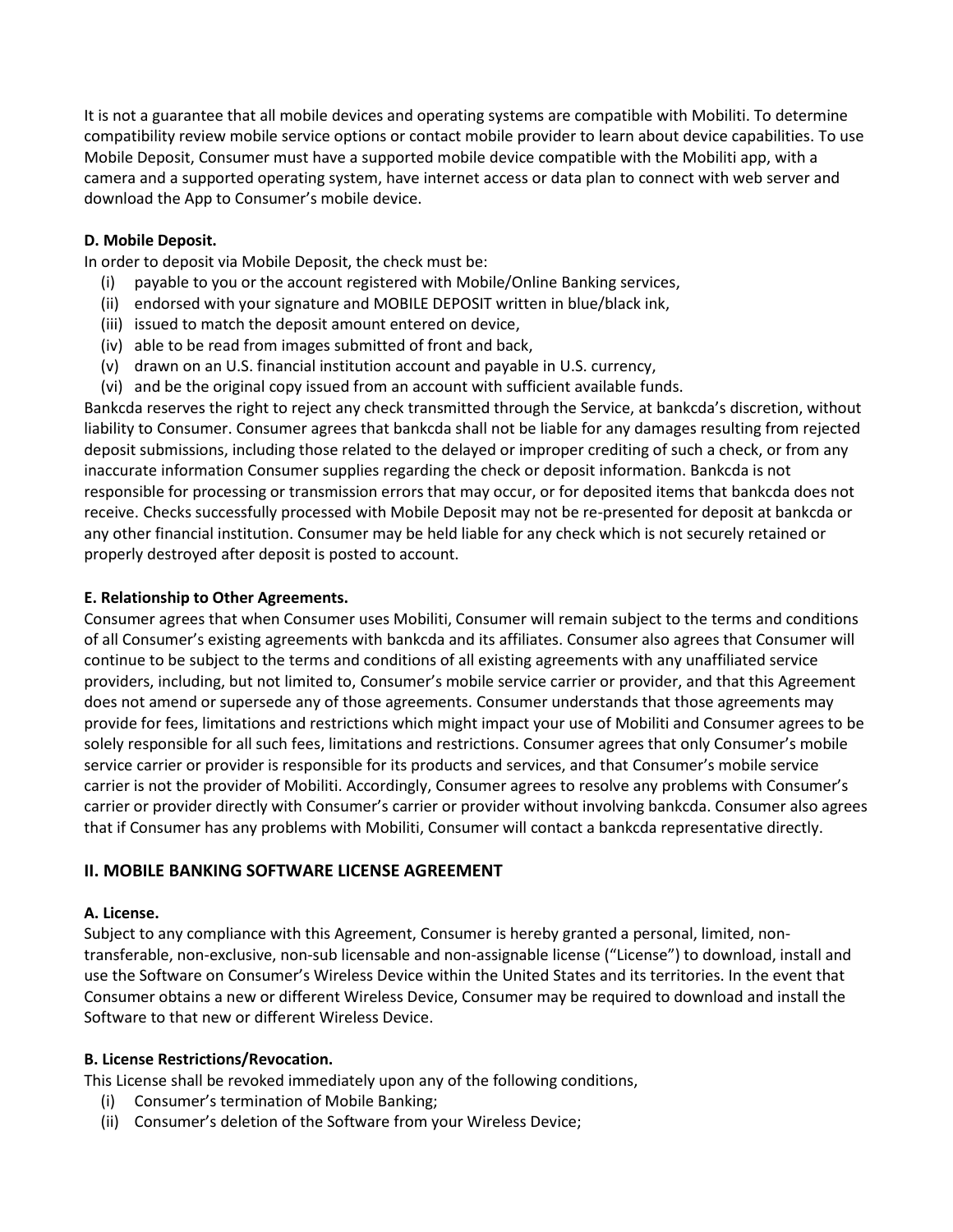- (iii) Consumer's noncompliance with this Agreement;
- (iv) or written notice to Consumer at any time, with or without cause.

In the event this License is revoked for any of the foregoing reasons, Consumer agrees to promptly delete the Software from Consumer's Wireless Device and/or discontinue use. Bankcda and its service providers (which includes, without limitation, any provider of Software such as Fiserv) reserve all rights not granted to Consumer in this Agreement.

## **C. Software.**

The Software shall be used solely in connection with Mobiliti and may not be used by Consumer for any other reason. Consumer may not grant any sublicenses to the Software. Consumer agrees that Consumer will not (i) modify, change, alter, translate, create derivative works from, reverse engineer, disassemble or decompile the technology or Software, (ii) copy or reproduce all or any part of the technology or Software, or (iii) interfere, or attempt to interfere with the technology or Software. The Software may include various third party operating systems and applications that will be required to use the Software. Consumer will be solely responsible for such third party software. Consumer acknowledges that the Software contains trade secrets and other proprietary and confidential information, whether or not the Software contains any copyright or other proprietary notice. You agree to take commercially reasonable precautions to protect the confidentiality of the Software. Consumer (a) will not print, copy, or duplicate any portion of the Software, (b) will not alter any copyright notices on the Software, (c) will not make the Software available in any form to anyone except your agents for purposes specifically related to your authorized use, (d) will take appropriate action with any persons permitted access to the Software to inform them of the confidential nature thereof and to obtain their compliance with the terms of this Paragraph, and (e) will comply with all of our procedures and requirements for use of the Software. The provisions of this Paragraph will survive termination of this Agreement.

## **III. YOUR OBLIGATIONS**

When Consumer uses Mobiliti to access accounts Consumer designates during the registration process, Consumer agrees to the following:

#### **A. Account Ownership/Accurate Information.**

Consumer represents that Consumer is a legal owner of the accounts and other financial information that may be accessed via Mobile Banking. Consumer represents and agrees that all information Consumer provides to bankcda in connection with Mobiliti is accurate, current and complete, and that Consumer has the right to provide such information. Consumer also agrees not to misrepresent Consumer's identify or Consumer's account information. Consumer agrees to keep Consumer's account information up to date and accurate. Consumer agrees that bankcda and its service providers may send Consumer, by sms text message, e-mail, and other methods, communications relating to Mobiliti (with an opportunity to opt-out), including without limitation welcome messages, information and requests for information relating to use of Mobiliti and other Online Banking services.

**Security of Consumer's Mobile Device.** Consumer is responsible for maintaining the confidentiality and security of Consumer's Mobile Devices, account number(s), password(s), security question(s) and answer(s), login information, and any other security or access information, used by Consumer to access the Service. Consumer agrees not to supply Consumer's access information to anyone and to immediately notify bankcda if Consumer becomes aware of any loss, theft or unauthorized use of any access information, including Consumer's Mobile Devices. Bankcda reserves the right to deny Consumer access to the Service if bankcda believe that any loss, theft or unauthorized use of access information has occurred.

#### **B. Location-Based Information.**

If Consumer uses any location-based feature for Mobiliti, Consumer agrees that Consumer's geographic location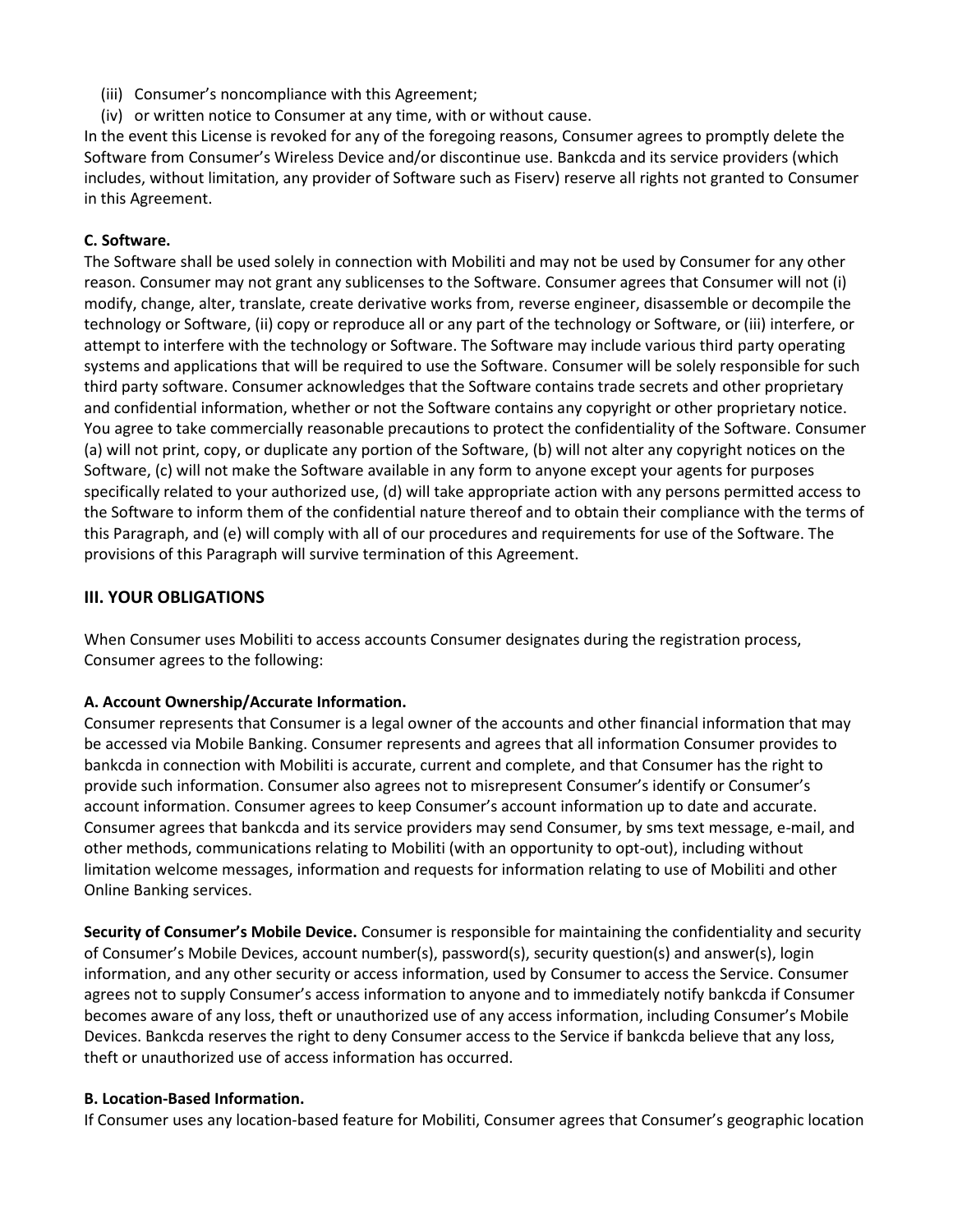and other personal information may be accessed and disclosed through Mobiliti. If Consumer wishs to revoke access to such information, Consumer may cease using location-based features of Mobiliti by changing the settings on Consumer's mobile device.

## **C. Export Control.**

Consumer acknowledges that the Software is subject to the United States (U.S.) government export control laws and regulations, which may restrict or prohibit the use, export, re-export, or transfer of the Software. Consumer agrees that Consumer will not directly or indirectly use, export, re-export, or transfer the Software except in compliance with applicable U.S. export laws and regulations. Without limitation, Consumer agrees that Consumer will not use Mobile Banking in any embargoed or sanctioned country.

## **D. Proprietary Rights.**

Consumer is permitted to use content delivered to you through Mobiliti only on Mobility. Consumer may not copy, reproduce, distribute, or create derivative works from this content. Further, Consumer agrees not to reverse engineer or reverse compile any Mobiliti technology, including, but not limited to, any Software or other mobile phone applications associated with Mobiliti.

## **E. User Conduct.**

Consumer agrees not to use Mobiliti or the content or information delivered through Mobiliti in any way that would: (a) infringe any third-party copyright, patents, trademark, trade secret, or other proprietary rights or rights of publicity or privacy, including any rights in the Software; (b) be fraudulent or involve the sale of counterfeit or stolen items, including, but not limited to, use of Mobile Banking to impersonate another person or entity; (c) violate any law, statute, ordinance or regulation (including, but not limited to, those governing export control, consumer protection, unfair competition, anti-discrimination or false advertising); (d) be false, misleading or inaccurate; (e) create liability for us or our affiliates or service providers, or cause us to lose (in whole or in part) the services of any of our service providers; (f) be defamatory, trade libelous, unlawfully threatening or unlawfully harassing; (g) potentially be perceived as illegal, offensive or objectionable; (h) interfere with or disrupt computer networks connected to Mobile Banking; (i) interfere with or disrupt the use of Mobiliti by any other user; or (j) use Mobiliti in such a manner as to gain unauthorized entry or access to the computer systems of others.

#### **F. No Commercial Use or Re-Sale.**

Consumer agrees that the Mobiliti and the Services are for personal use only. Consumer agree not to resell or make commercial use of Mobiliti.

#### **G. Indemnification.**

Consumer agrees to indemnify, defend, and hold bankcda and its affiliates and service providers harmless from and against any and all third party claims, liability, damages, expenses and costs (including, but not limited to, reasonable attorneys' fees) caused by or arising from Consumer's use of Mobiliti, Consumer's violation of this Agreement, Consumer's violation of applicable federal, state or local law, regulation or ordinance, or Consumer's infringement (or infringement by any other user of your account) of any intellectual property or other right of anyone.

# **IV. ADDITIONAL PROVISIONS**

#### **A. Mobile Banking Services Limitations.**

1. Neither bankcda, nor any of its service providers, including Fiserv, can always foresee or anticipate technical or other difficulties related to Mobiliti. These difficulties may result in loss of data, personalization settings or other Mobiliti interruptions.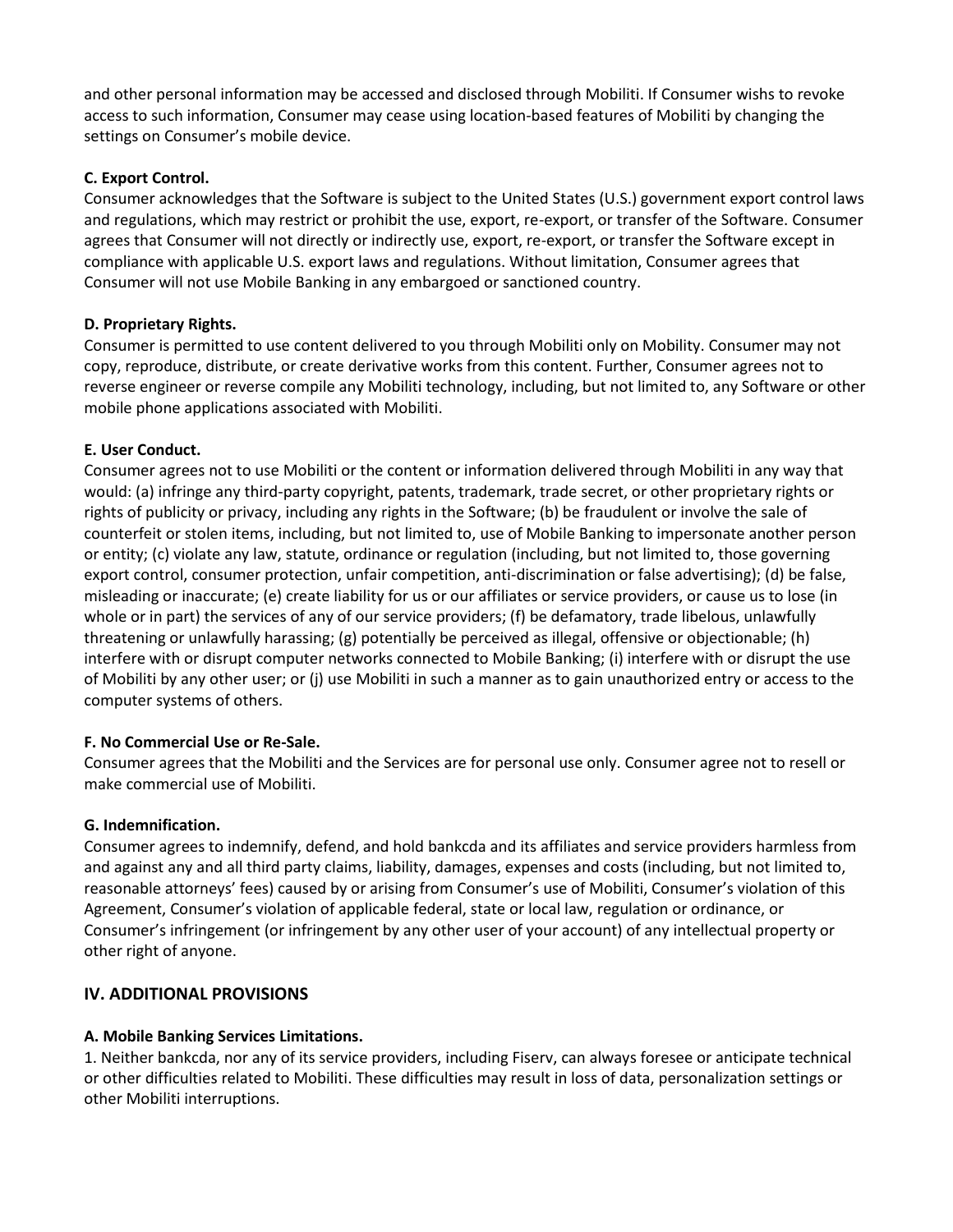2. Neither bankcda, nor any of its service providers, including Fiserv, assume responsibility for any disclosure of account information to third parties, the timeliness, deletion, misdelivery or failure to store any user data, communications, or personalization settings in connection with Consumer's use of Mobile Banking.

3. Neither bankcda, nor any of its service providers, including Fiserv, assume responsibility for the operation, security, functionality or availability of any wireless device or mobile network that Consumer utilizes to access Mobiliti.

4. Consumer agrees to exercise caution when utilizing the Mobiliti application on Consumer's Wireless Device and to use good judgment and discretion when obtaining or transmitting information.

5. Information about activity is synchronized between Mobiliti software and our Internet Banking website. Transfer and payment information available via the Mobile Banking software may differ from the information that is available directly through our website. Information available directly through our website may not be available via Mobiliti software, may be described using different terminology, or may be more current that the information available via Mobiliti software, including but not limited to account balance information. The method of entering instructions via Mobiliti software also may differ from the method of entering instructions through our website. Bankcda is not responsible for such differences, whether or not attributable to Consumer's use of Mobiliti software. Additionally, Consumer agrees that neither bankcda nor its service providers will be liable for any errors or delays in the content, or for any actions taken in reliance thereon.

#### **B. Changes or Cancellation.**

Consumer may cancel your participation in Mobiliti by calling us at 208.665.5999 or changing your account setting on the internet banking website. Bankcda reserves the right to change or cancel Mobiliti at any time without notice. Bankcda may also suspend your access to Mobiliti at any time without notice and for any reason including but not limited to, Consumer's non-use of the Services. Consumer agree that bankcda will not be liable to Consumer or any third party for any modification or discontinuance of Mobiliti.

#### **C. Use of Data**

Bankcda, and its service providers, will use information Consumer provides for purposes of providing the Services and to prepare analyses and compilations of aggregate customer data that does not identify Consumer (such as the number of customers who signed up for Mobile Banking in a month).

#### **D. Third Party Beneficiary.**

Consumer agrees that bankcda's service providers may rely upon Consumer's agreements and representations in this Agreement, and such service providers are third party beneficiaries to this Agreement, with the power to enforce its provisions against Consumer.

#### **E. Limitations and Warranty Disclaimers.**

**Bankcda and its service providers disclaim all warranties relating to the Services or otherwise in connection with this Agreement, whether oral or written, express, implied or statutory, including, without limitation, the implied warranties of merchantability, fitness for particular purpose and non-infringement. Neither bankcda nor its service providers will be liable to Consumers or any third party for any indirect, incidental, exemplary, special, punitive or consequential damages of any kind, or for any loss of profits, business, or data, whether based in statute, contract, tort or otherwise, even if bankcda or its service providers, as applicable, have been advised, or have reason to know of, the possibility of such damages. Some states/jurisdictions do not allow the exclusion or limitation of incidental or consequential damages, so the above limitation or exclusion may not apply to you. Except to the extent prohibited by applicable banking regulations, under no circumstances will the total liability of bankcda or its service providers to Consumer in connection with the Services or**